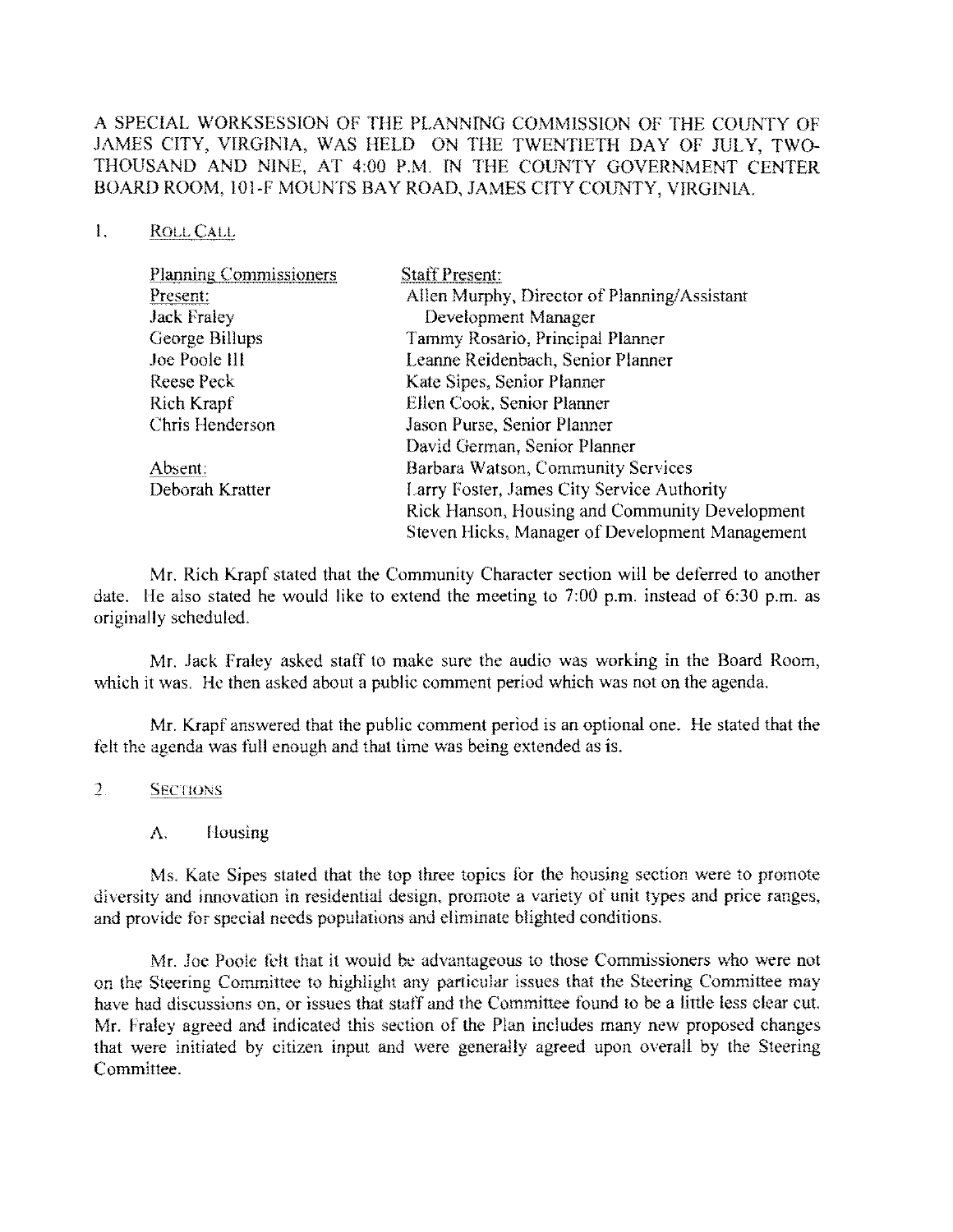Mr. Reese Peck stated that he had concerns with the demographics that were included with regards to the senior population, and developments that have been approved that target that population. He gave staff an article that states from  $1987 - 2003$ , the number of individuals 85 years of age and older living in single family homes has increased from 46% to 63%. He stated the article makes a couple of points, one being the concept of aging in place. Mr. Peck feels this is a topic worth discussing. The other concept is for the population that decides to age **in** place, zoning laws may need to be revised so this population can rent part of their homes to other tenants.

Mr. Peck had a conccrn with the use of maps in the housing section. He would like to see more holistic maps; for instance with revitalization, it may be beneficial to show commercial zones. He thought it would be beneficial to show all areas that were being targeted for revitalization not just sections. He would like to see all revitalization efforts including housing, commercial, etc. Mr. Peck would also like to see maps that show areas that have been built out, and then areas that still have a certain percentage left remaining. This would show where the growth trends are. He would like to have senior housing included in this as well.

Mr. Peck stated that the interstate being increased from two lanes to three lanes will have a tremendous impact on housing and the rate of development. He believes these needs to be addressed whether it is in the housing section or in the transportation section.

Mr. Krapf asked if the consultant who worked on the transportation model took into account the widening of the interstate. Some of this information may be in the technical report in the transportation section.

Mr. Fraley stated that most of the information Mr. Peck was referring to is available.

Ms. Tammy Rosario stated staff will look into this with more detail. She stated there were initiatives in the goals, strategies, and actions regarding more flexibility with accessory apartments and promoting universal housing which would allow for more aging in place.

Mr. Krapf summarized the request to be a composite map showing all revitalization efforts on one document without losing the detail. He felt the build out percentage ties in with the cumulative impacts. He stated that there is an action item to look at cumulative impacts.

Mr. Fraley stated the numbers differ depending on who does the study concerning units that are approved but not yet built. He agreed that having this information on maps may prove beneficial.

Mr. George Billups stated that the idea of allowing rentals and accessory apartments is probably a discussion that needs to lake place, and the Commission needs to decide if that is the direction to follow.

Mr. Fraley complimented Ms. Sipes and staff for their work on the housing section. He felt the input that was beard from the community was captured eloquently and with great detail. Housing was identified as the second biggest issue among citizens for the last two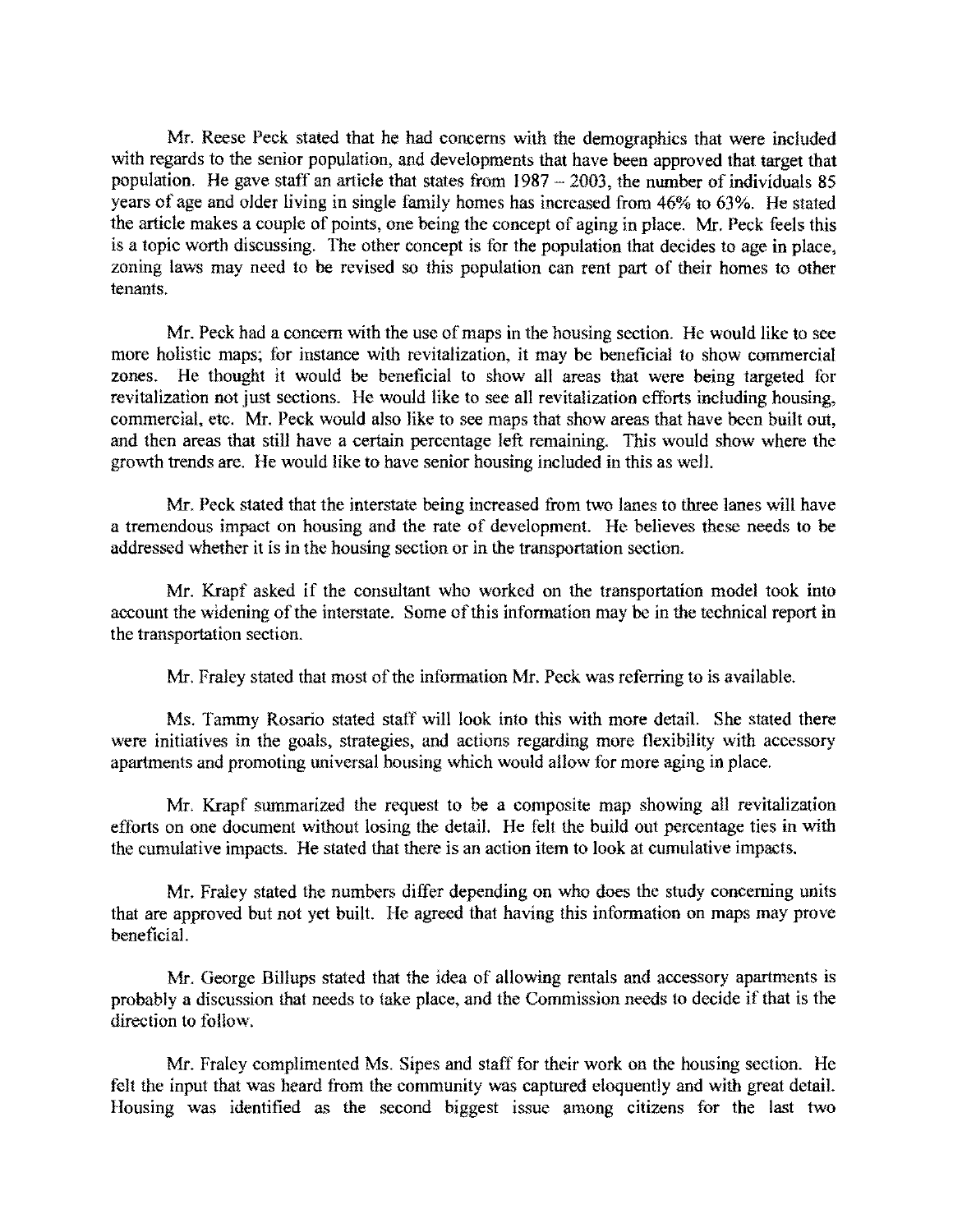comprehensive plan updates. He stated there was much discussion for the Steering Committee as to whether there is a need for more workforce / affordable housing, and if the need is there, how much is needed. Mr. Fraley stated there is much discussion in the community on this question also. He stated that in this update, there are some aggressive and positive action items with respect to increasing the availability of workforce and affordable housing through incentives, policies and ordinance amendments.

Mr. Poole felt that there were aggressive action items after reading the goals, strategies and actions for this section.

Mr. Peck suggested that new items added this year should be noted as such from the items that are from the last update. This might show where some of the priorities have shifted or changed.

Mr. Peck asked what the other side of the discussion was with regards for the need for workforce / affordable housing.

Mr. Fraley answered that the discussions included whether the County knows what the existing inventory is. and if there is a way to determine what the population needs are as far as stock and inventory.

Mr. Chris Henderson stated it was difficult to ascertain the makeup of the existing housing base using assessed values. The information obtained was not clear as to whether the properties were improved or unimproved, and what portion of the assessments were land and what portion was improvements. He felt that there was a significant stock of affordable housing in the community that is currently occupied, and largely goes unaccounted for because it is not regularly traded. Mr. Henderson felt that meant that there is a population where their income supports affordable housing, but that they do not normally advance to the next level of housing. He stated that in the last ten years the County has constructed approximately 450 affordable units.

Mr. Rick Hanson stated that 450 affordable units have been sold in the last fifteen years. One of the findings in the Housing Needs Assessment was that the homes that are more affordable both as rentals and as owner occupied are occupied by higher ineome families. In some respects these are larger lots but older homes. He stated that on the other hand the sales priees of homes have been very high. Mr. Hanson stated that the average price for a single family home is approximately \$400,000, which is beyond the affordable price range.

Mr. Henderson stated that this speaks to the market as well. He stated that a home that costs \$250,000 or less is on the market for less time than a home costing a substantial amount more. This would indicate that there is a demand for this housing range. He felt there were two issues, how to promote those that could move up in the housing cost range to create inventory and how to address the need to construct new affordable housing. He asked what public policies should be promoted to address these issues.

Mr. Peck asked what the impact was from the apartments that have been built in the New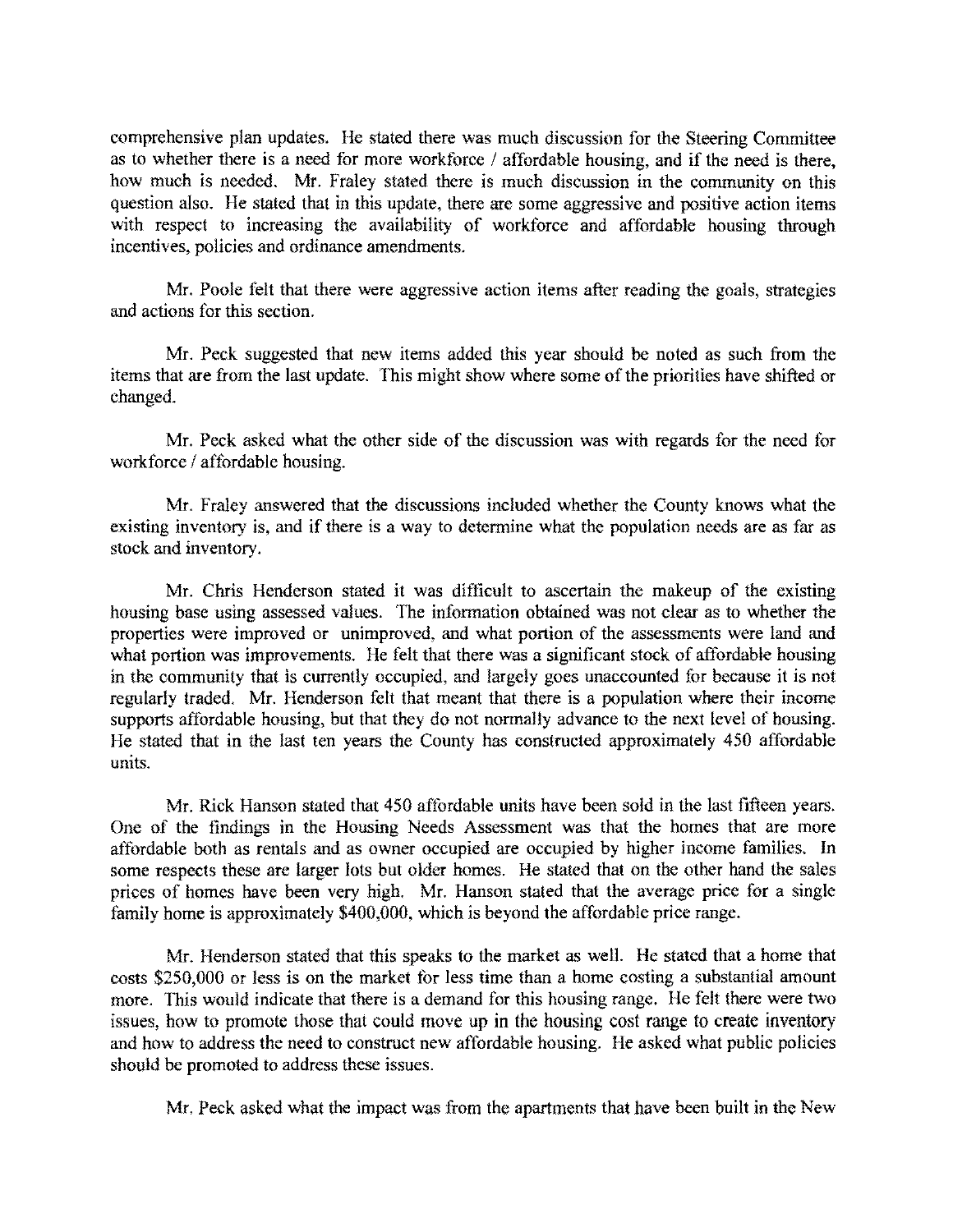Town section of the County.

Mr. Hanson answered that there were 200 apartment units as well as a range of townhouses and condo units that are and will be built. He stated that the affordable units have blended well in that community,

Mr. Krapf suggested the Commission deal with the substantive issues at these meetings since there was staff present that specialized in these certain topic areas. Grammatical changes can be changed later.

Mr. Krapf stated that Ms. Kratter had some questions. On page 38, second paragraph of the introduction. she asked whether it was realistic to expect each County to have every aspect of housing and employment. She stated it was not clear if this strategy is the most cost effective or enviromnentally sensitive. In the following paragraph with respect to high housing costs, she felt that high housing costs are in and of themselves not bad; high home values mean higher assessments, more revenue, and means the County is a desirable place to live.

Ms. Sipes responded that the text in the housing section speaks to diversity and balance. She stated that in keeping with the sustainability theme, obtaining more inventory in the \$250,000 range was a goal.

Mr. Peck felt that Ms. Kratter's comments should be diseussed in light of the County facing some regional issues and development.

Mr. Hanson stated one thing to counterbalance this is James City County is on the extreme end according to the housing needs assessment. He staled that there is a large amount commuting out for higher paying jobs, and a large amount commuting into the County.

Ms. Rosario stated that this section was also based on comments from the citizens and the business community. The comments included the need for housing mixture, diversity, and housing choice.

Mr. Krapf stated Ms. Kratter had another question. On page 42, table H-I, can it be determined whether the households in this table have people who work in James City County, since one goal is to have the County self-sustaining with respect to housing and employment? There needs to be a means to traek whether businesses of the type that is encouraged in the County are suffering from a lack of local workers.

Mr. Krapf stated that there was some information in the technical report that referred to the population who live in the County and work elsewhere, and those who work in the County but live elsewhere. He asked whether the County should be trying to be sustainable in the sense that the residents work in the County or should it be looking at this from a regional perspective.

Ms. Sipes stated the goal of the discussion was to speak to the fact that there is employment in a certain income bracket in the County that it is important for opportunities for housing to exist in the County inside this income bracket. It may not be the perfect balance, but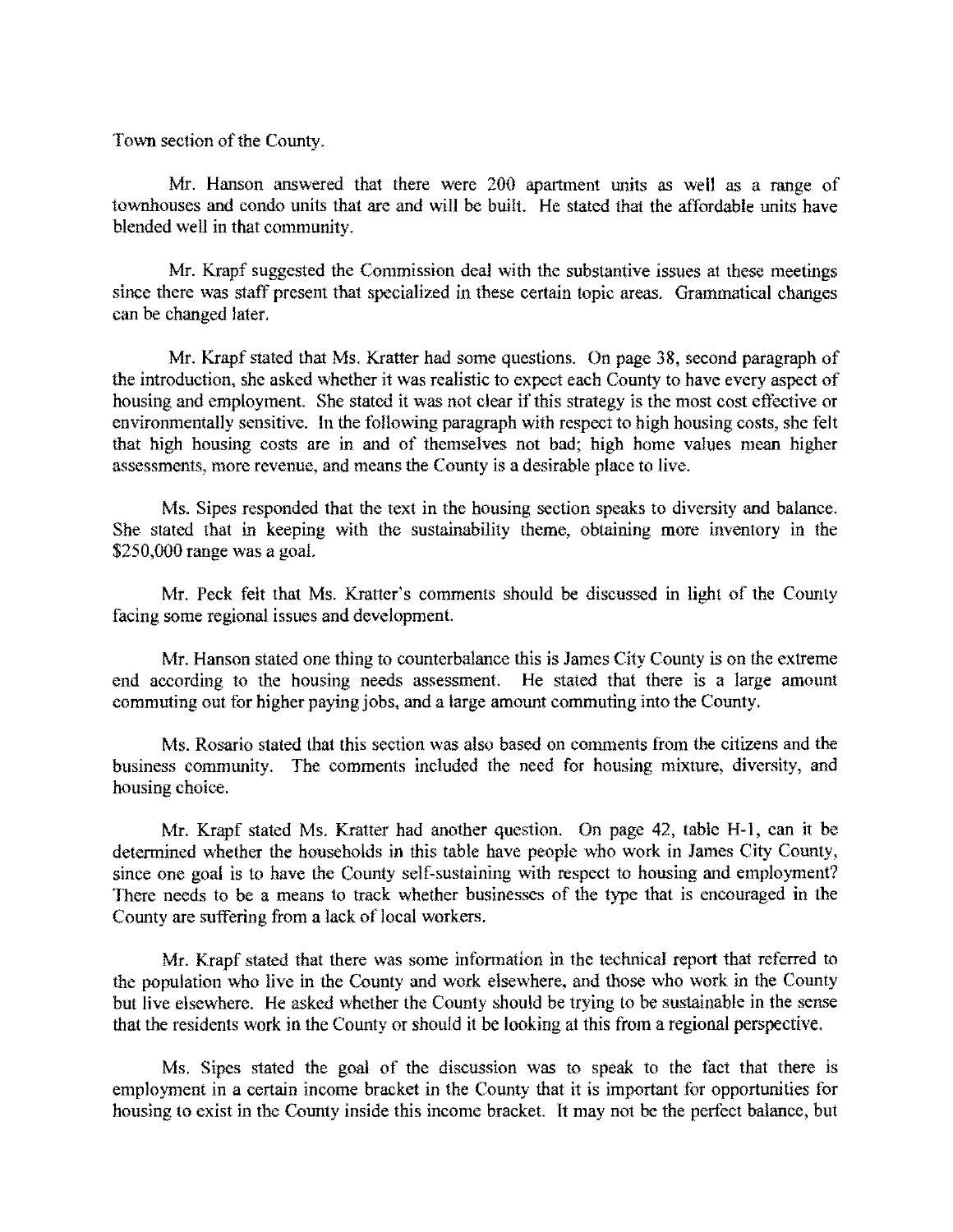there are ties between the housing, transportation, and economic development sections. She stated there was discussion concerning commuting patterns and the major industries and employers in the County. She felt that there might be a responsibility to even out the extremes.

Mr. Henderson stated that another of Ms. Kratter's concerns that should be noted is whether there should be a targeted maximum population, so that the designs and the facilities can be structured around this maximum population figure. He asked whether there was a consensus as a community regarding what it wants for the future, and if so, then we should plan for it accordingly.

Mr. Peck stated that many undeveloped communities are age restricted and are attracting wealthy retirees nationwide. When some are relocating to this area, they are not necessarily looking for employment. He felt that James City County was unique compared to some other localities when it comes to income and wealth.

Mr. Krapf questioned at what level we have a sustainable community, and if we go beyond that, what are the ramifications,

Mr. Krapf stated Ms. Kratter had a question as to what the County's plan is for dealing with the local homeless population.

Mr. Hanson answered the responsibility is divided among several different departments, There is a regional group that is working on a regional effort. He stated his office has a homeless intervention program which assists those who have a crisis, not necessarily the chronic homeless. Community Services also has other programs,

Mr, Krapf asked whether the recipients of affordable housing work in the County, or is there any stipulation at all when it comes to employment.

Mr. Hanson stated that there is opportunity to promote the County programs for affordable housing to local workers. He stated his office works through the planning process, with the receipt of proffers, and that their program requires the recipients to either work or to live in the County. It is not restricted, and in some cases can't be due to federal Fair Housing laws, but it is promoted.

#### B. Demographics

In introducing the Demographics Section, Mr. David Gennan stated that the three major points related to the County's demographics were that the population grew from 48,102 to 62,982 between 2000 and 2009, that, overall, the population has become older, less racially diverse, wealthier, and better educated, and that projections show the County's population near 100,000 by 2026,

Mr. Krapf stated that there were a variety of population projections, He asked Mr. German to discuss some of the other projections.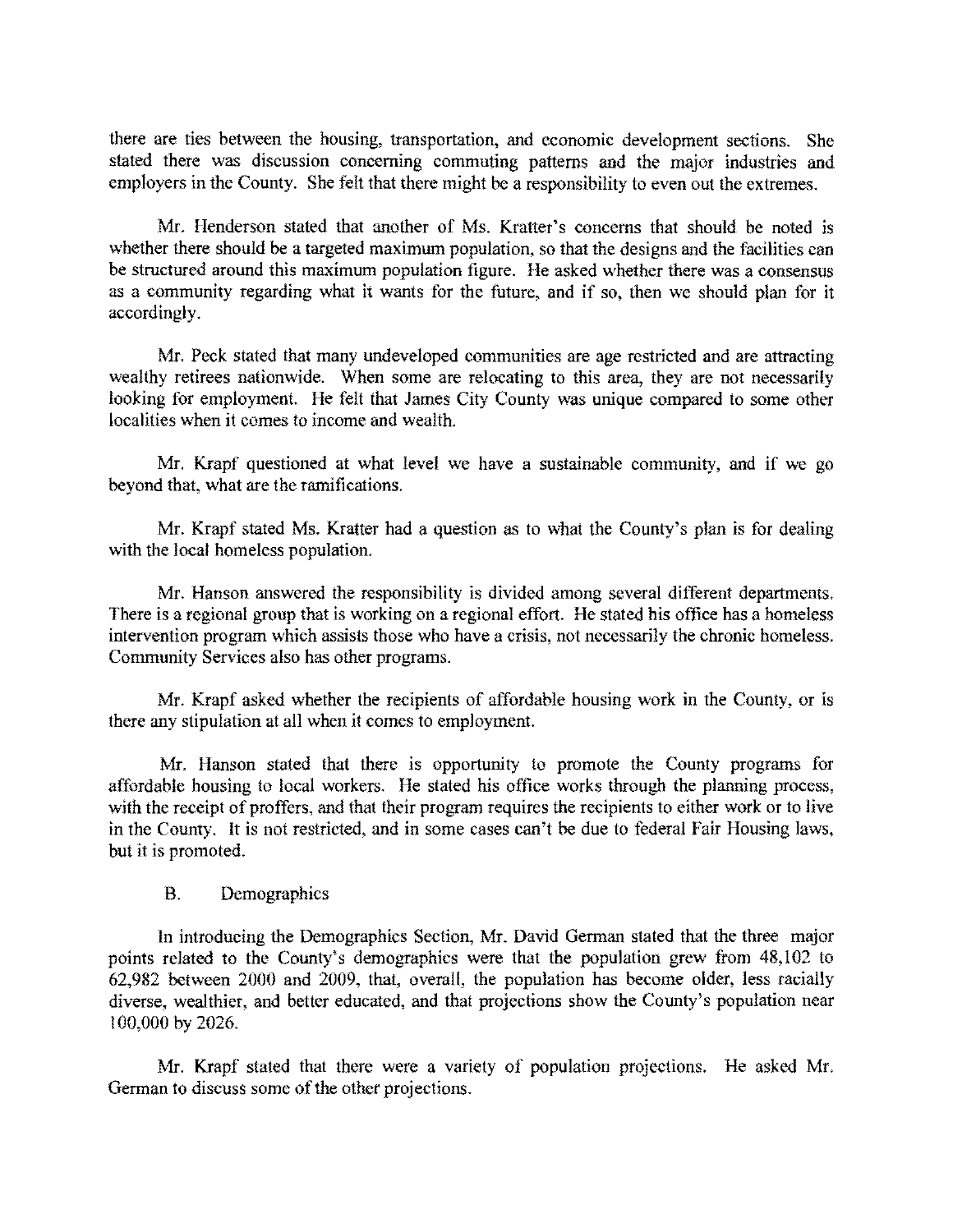Mr. German answered that there are several different models. Depending on the model used, and the assumptions that were made, the total growth and the rate of growth may be different. Staff produces quarterly estimates which are then used to develop two trend-line based models, a linear trend line model and an expontial trend line model. The numerical average of the two trend line data sets is also calculated, and this average represents the official Planning Staff projection for future County populations. Mr. German stated that the 100,000 population by 2026 number is based on these trend line models, and that it is the product of a more conservative approach.

Ms. Rosario added that with the transportation modeling done by VRS Corporation, the figures reflected proposed changes to the Land Use Map, and a steady pace of development based on a Logit curve until build-out occurred. This resulted in a projection of 180,000 people, but this would occur much further out than 2026.

Mr. German stated that the Virginia Employment Commission projections for the County are close to the County's projections in 2010, reasonably close in 2020, but in 2030 there are some larger divergences.

Mr. Fraley stated that the build-out population under current zoning was calculated at 118,482, which is close to the 100,000 projection for 2026.

Mr. Peck wanted to understand why eertain trends are happening. He referenced the population becoming older, less racially diverse, wealthier and better educated. He wondered if these trends would continue, given the information that we know. Mr. Peck also stated that as areas go from rural to urban, more services are needed and taxes are increased. He thought it would be beneficial to study the trends and the underlying reasons. It would help the Board of Supervisors and County departments prepare their service plans.

Mr. Poole stated that the overall theme of this plan is one of sustainability. There has been a population growth rate of 160% since 1980, which, in his opinion, is not sustainable. *Me.*  Poole felt that this, in addition to the citizen comments received, should be highlighted in the Demographics section. With respect to the change in population, (i.e. older, less diverse, etc.), he wanted to recognize the quality of life that this constituency brings to the community. The people represented in this older demographic are involved in the community and volunteer in many organizations.

Mr. Billups asked if the County was taking any actions to change the way the population is heading, such as trying to encourage a certain population to live in the County.

Mr. German stated that the demographics section of the Comprehensive Plan is mainly a reporting section. There are no goals, strategies or actions in this section. He noted that action items in other sections targeted demographically related trends.

Mr. Billups questioned whether the County should do something to change the demographics of the population.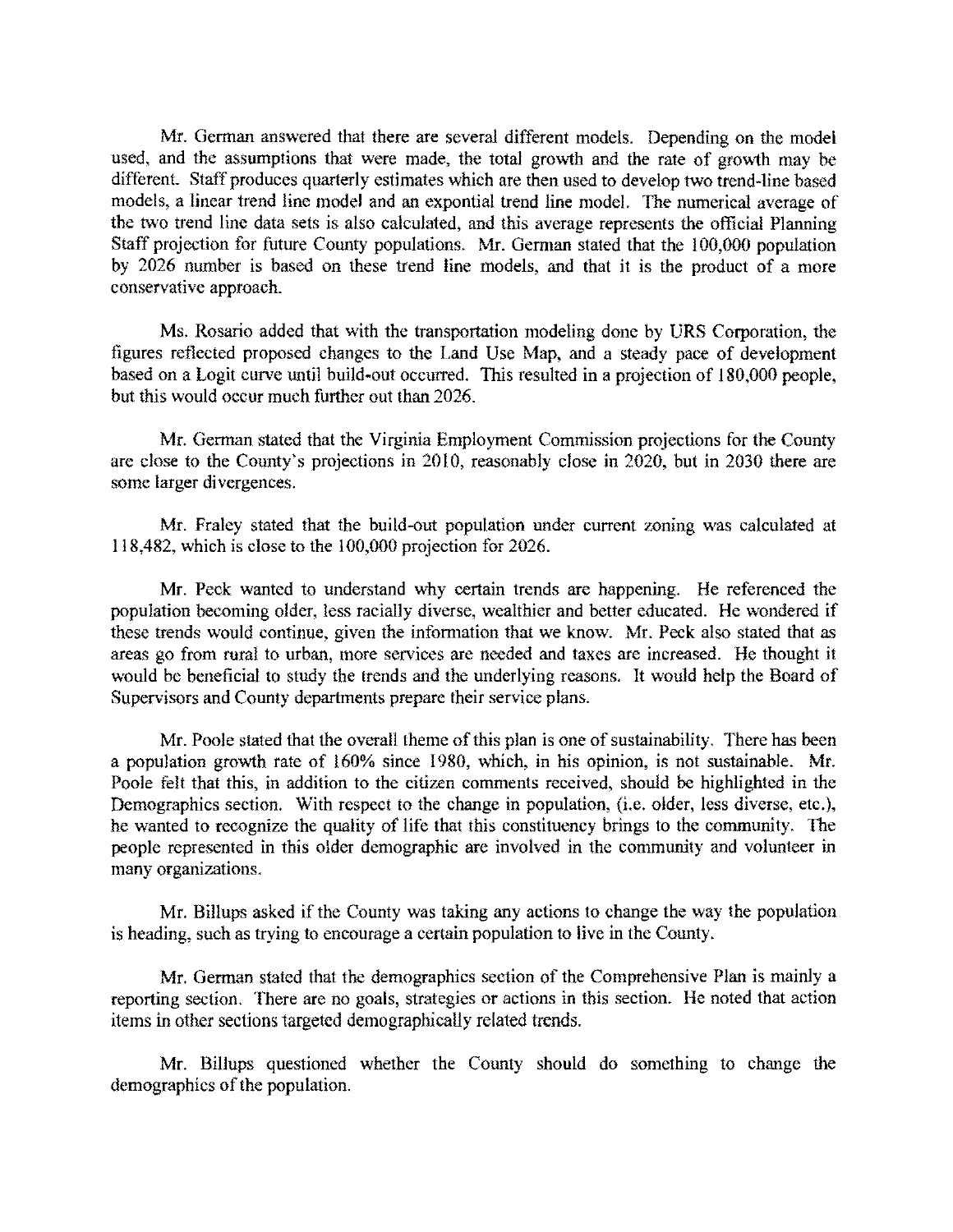Ms. Rosario answered that throughout the CPT process and the Steering Committee process, she was not aware of any definitive feeling on the part of the citizenry to do this. There were discussions about citizens wanting their children to stay here into their adulthood and employers wanting to make sure that young professionals felt welcome.

Mr. Peck asked what the turnover rate is for the population of the County.

Mr. German stated that roughly 60% of the population growth in the County is caused by net in-migration. *(Staff note: A further check of the data shows that since 1980, this percentage has actually been much higher. sometimes in the low 90 percentile range.)* In the technical report, there is more information related to Demographic data and trends, such as, inoome levels, race and age groups.

Mr. Peck asked if the income levels included both earned and unearned income.

Mr. German answered that the numbers are not broken down between the two types. Much of this information is obtained from the Census. He stated that the County has recently been placed onto the American Community Survey. This is updated every year, and will be able to give current snapshots of many population and demographic data points.

Mr. Henderson asked if the student population grew in the same proportion as the general population.

Mr. German answered that there definitely has been an increase in the student population. With assistance from Mr. Alan Robertson, he responded that the increase has been similar to the general population up until about two years ago. He offered to research this further. *(Staff note: Between 2007 and 2008. the general population increased by approximately* 2.5%. *while the school population increased by 1.1%)* 

Mr. Fraley asked if the Commission was satisfied with the trends suggested by the data, or if the Commission wanted to take steps to intluence the trends.

Mr. Peck asked how the Steering Committee would characterize the draft Comprehensive Plan that is being presented to the Commission. He asked if the draft is suggesting actions that continue accommodating those trends, or if the actions suggested by the draft plan attempt to intluence those trends.

Mr. Fraley felt the draft plan did both. There are some actions that target retaining young professionals in the area. He believed that one area that might need improvement relates to actions that better address the needs of the minority population. The Population Needs section, for example, concentrated on the County's youth and senior citizen populations. Mr. Fralcy was not sure if enough discussion took place concerning the County's underserved and minority populations.

Mr. Billups felt that the information was incomplete. He would like to see what effect this information has on new people moving into the area. He feels that there might be other surveys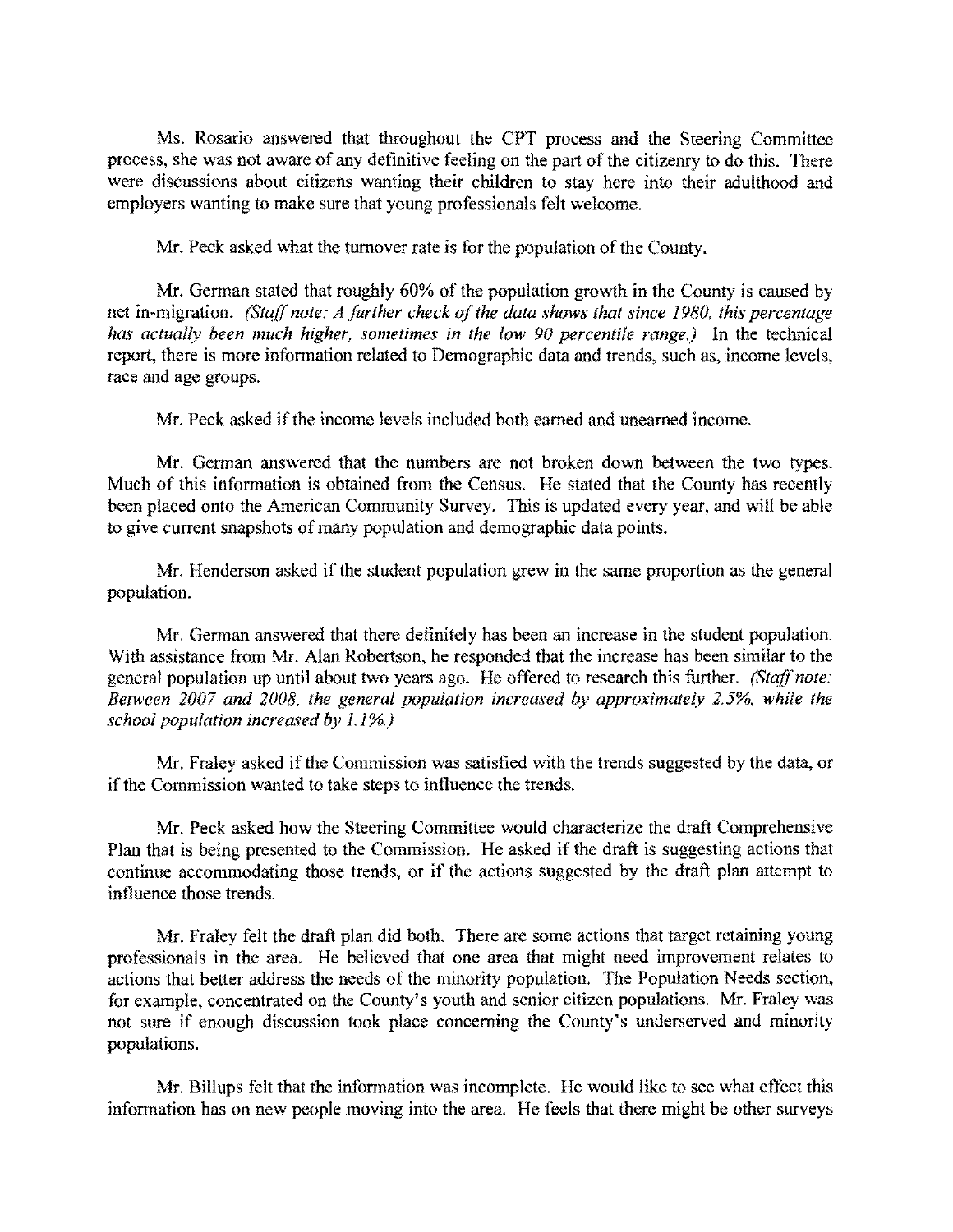that could be done, or have been done, to make this information more complete.

Mr. Poole stated that if a varied demographic is desirable; he does not think it can be ensured by the Demographics section. He feels that there are goals, strategies and actions in other sections that are trying to encourage this.

Mr. Henderson added that positives can be contributed to the County in having a wealthier and more educated population. He feels that this needs to be the foundation to build upon.

## C. Population Needs

Mr. Jason Purse then spoke on population needs. He stated that the biggest change that was noted during the Community Conversations and the citizen outreach was that the County needed to start addressing some of the emerging issues for seniors. These issues included housing, health care, and employment. Another issue that was heard during the citizen outreach was promoting a variety of age appropriate activities for all citizens, especially youth and seniors. Mr. Purse stated that it was also suggested to continue the County's involvement in youth leadership programs.

Mr. Peck questioned why youth was highlighted being that between the schools, recreation department, and other aetivities in the area, there seems to be much centered on young people. If it is highlighted, he would like to mention the tremendous resources the community has spent on youth in the last couple of years. He suggested that one way to characterize this section is to concentrate on the at risk populations, for seniors and youth.

Mr. Steven Hicks stated that another group to keep in mind when reviewing this section is the young professionals. This group was not specifically drawn out, but was included when determining what was needed for youth in general.

Mr. Purse stated that many of these leadership programs are geared toward creating the leaders of the future. A goal is to get the youth more active in the community.

Mr. Poole asked if there was a discussion during the Steering Committee meetings about encouraging the private and public sector to help these two populations. Another idea was to encourage one population to assist the other, for instance for the youth population to assist in some capacity in the senior population. Mr. Poole asked if there was something that could assist integrating these two populations.

Mr. Fraley stated there was discussion concerning the private sector. He stated that this is essentially a new section, being that the youth section was initiated during the 2003 Comprehensive Plan. The senior population was then added during this update. Mr. Fraley sees this section as evolving with its focus expanding up until the next update.

Mr. Purse answered Mr. Fraley's question earlier about the definition of "promote," that the County promotes private sector programs, but also prioritizes internal programs to make sure that youth and senior programs are promoted as well. The goals, strategies and actions attempt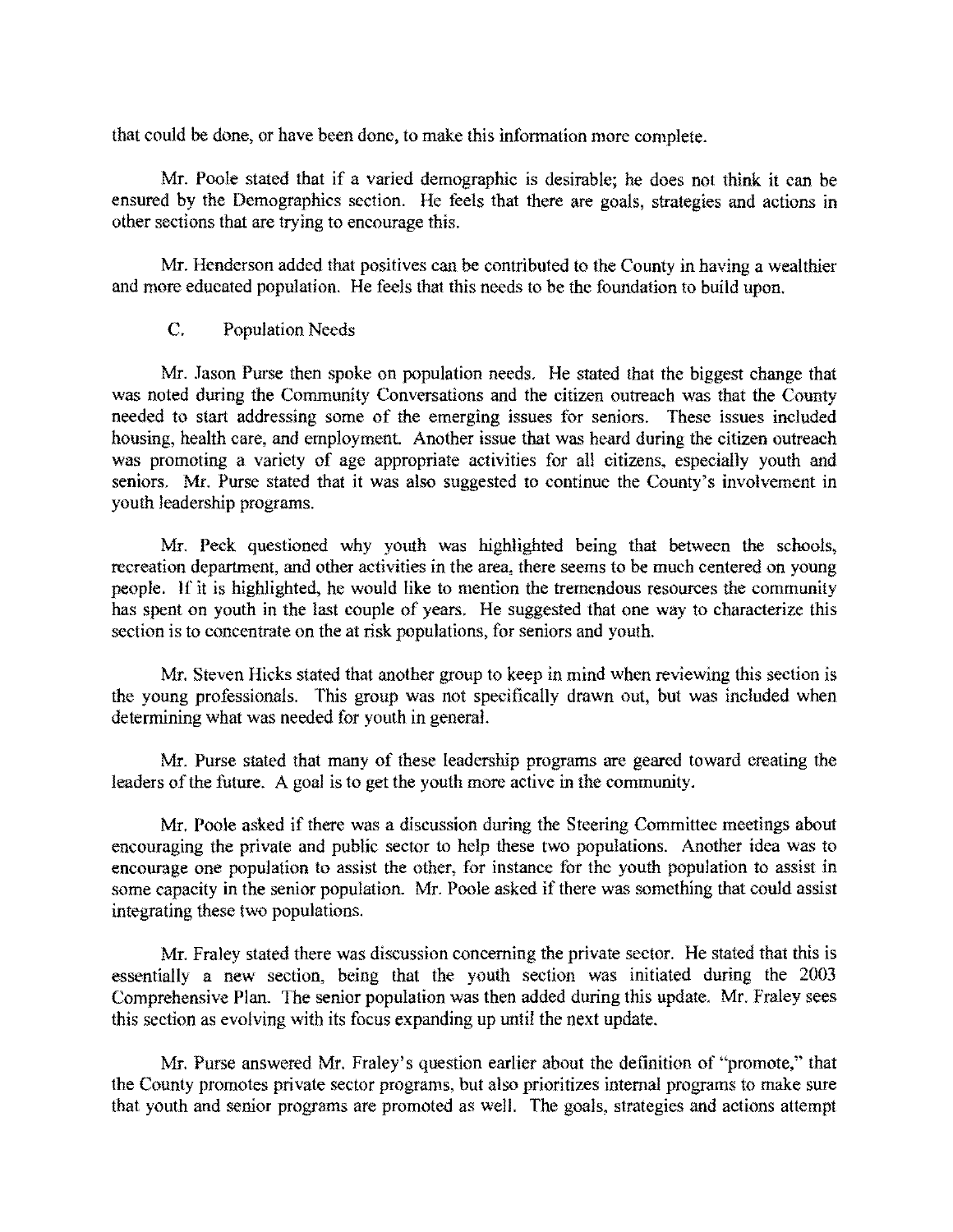to promote both the private and public sector programs.

Mr. Fraley stated that he questions the use of "promote" when that specific items do not define how this will be done. He also complimented Mr. Purse on his work on this section.

Mr. Poole wanted the Commission to look at multi-model access very intentionally. He thought it was important to look at certain congested intersections such as Route 5 and Route 199 and roads near the Monticello Marketplace to see if something could be added in the future.

Mr. Hicks stated that there is some planning for the Route 5 and Route 199 intersection.

Ms. Rosario highlighted the fact that Supervisor Harrison initiated some of the momentum for looking at youth issues. The section references the figures brought out in the demographics section and recognizes that there are populations with specific needs that sometimes may fall outside the typical planning efforts. She felt that it raises the standards and sensitivity in other sections as to what those specific needs might be.

Mr. Peck wanted the Commission to be mindful that something that may work in one area may not be efficient in another. What works for a high density area like New Town will not work in a lower density area. He suggested that those things that are applicable to the County be in this section and not include any things that are "trendy."

Mr. Henderson stated the goal was to leverage the assets that the County has by promoting access to the current facilities. This could be done by expanding service by Williamsburg Area Transport and other means. It was also suggested to make the County's neighborhood parks more accessible through direct connections so as to avoid traffic on the main arterials. He stated the Steering Committee tried to approach it pragmatically.

Mr. Peck stated that in the last Parks and Recreation Master Plan, the County has relinquished the responsibility of neighborhood parks. This seems to be in contradiction to the idea of the County making the parks more accessible.

Mr. Billups initiated a discussion about serving at risk youths. He stated at one point there was a program that allowed economically disadvantaged youth to play golf and participate in something that they would not normally have access to. He also mentioned at one time that there were neighborhood basketball leagues. Mr. Billups stated he felt that there was a lack of commitment as far as financial support to some of the statements made in the population needs section. He believed that more encouragement is needed with businesses so that some of these at risk youth can be employed.

Mr. Henderson mentioned the County's investment with the YMCA, which has a "Membership for All" program. There are scholarships and assistance available. He stated as far as business partnerships, it would take communication effort with the business sector to determine what their needs are, and then to develop partnerships with Thomas Nelson Community College and other facilities to meet those needs.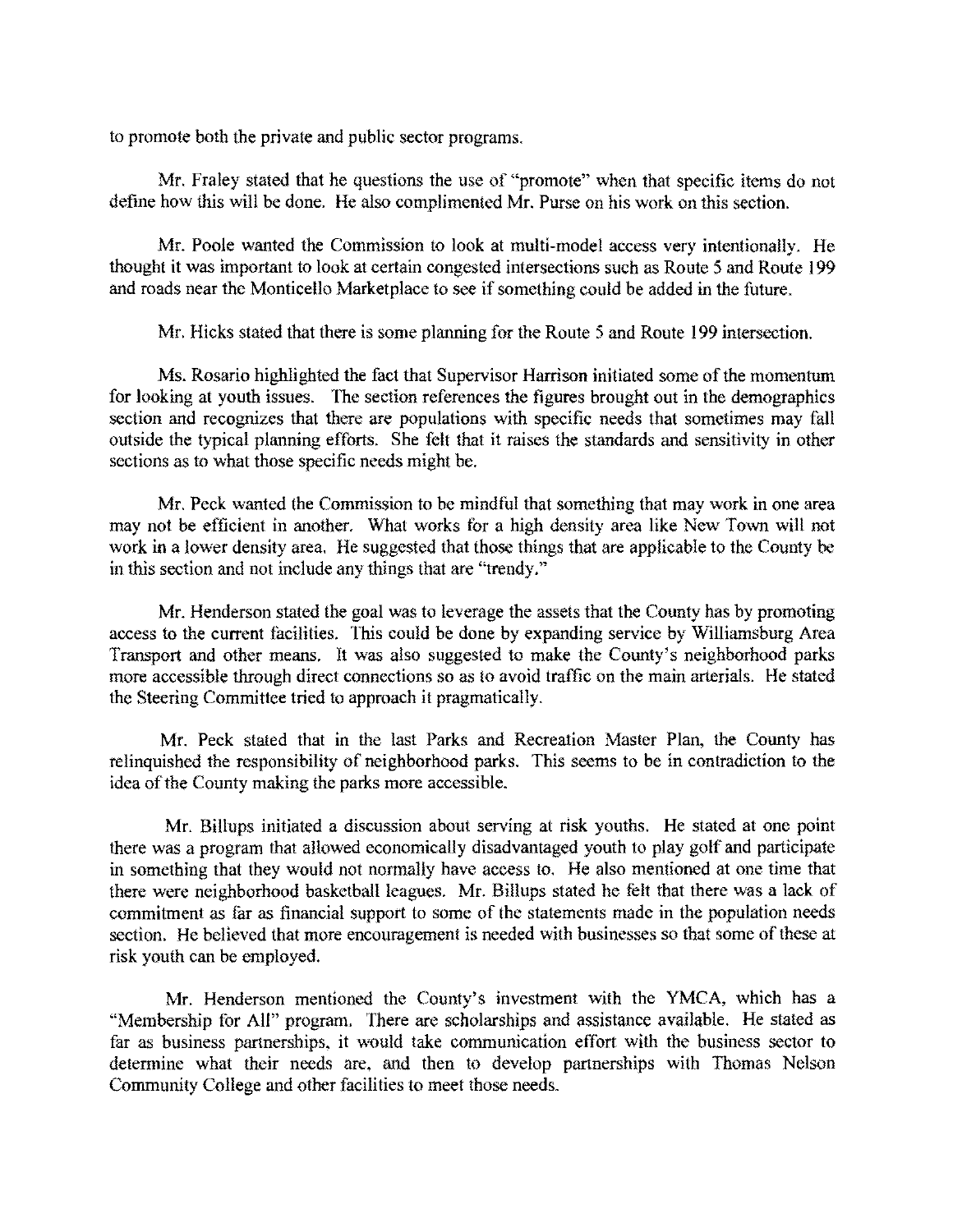Ms. Barbara Watson stated that the County is involved in the NBL Program, which is a partnership with Community Action Agency and the Parks and Recreation Division. In regards to workforce deve/opment, the three local governments and WJCC Schools is working on a Youth Career Café at the Williamsburg Outlet Mall. Ms. Watson mentioned a program at Jamestown High School where students are placed in certain areas of employment. She stated that there are initiatives in place; unfortunately, they are not always promoted, so the community is not aware of them.

### D. Public Facilities

Mr. German then introduced the Public Facilities section. The top three issues and concerns heard through the citizen outreach process were not allowing growth to outstrip the capacity of County facilities including the supply of potable water, ensuring that new County facilities should be energy efficient, and that County schools should maintain small class sizes and high curriculum standards.

Mr. Fraley suggested that "phasing growth" might be better wording for the first point, instead of "not allowing growth." He also suggested that having a model that would determine the cumulative impacts of growth on public facilities was an important concern. Being able to measure cumulative impacts also ties into sustainability.

Mr. Peck stated that in this section it is not discouraged to have public facilities outside the Primary Service Area. (PSA) Instead, it is stated that the construction of new facilities should be encouraged inside the PSA. He stated that where the public facilities are built, development will occur. Mr. Peck feels this should be included in the top three issues. He also stated that the key development issues should be highlighted, as opposed to being diffused throughout the plan. If the goal is to manage growth, it can be done by the prudent placement of public facilities.

Mr. Fraley stated that Action 1.3.3 states that public facilities should be encouraged in the PSA. He suggested that stronger language might be appropriate.

Mr. Peck stated that during the citizen outreach, growth was a major concern. In order to manage growth, the placement of public facilities is a factor.

Ms. Rosario stated that the issues brought up today are important, but that they are also mentioned in other sections of the Comprehensive Plan, such as the Land Use section.

Mr. Poole stated he felt generally comfortable with the way things were written in this section. He did question as to whether the notion of public facilities employing aesthetic standards merited a Comp Plan action item. He did not know if this specifically needed to be called out, since aesthetie issues are addressed on a case-by-case basis in all development throughout the community in general.

Mr. Henderson felt that the action was important to add since there are some public facilities that have not been held to the standards that the private community is held to.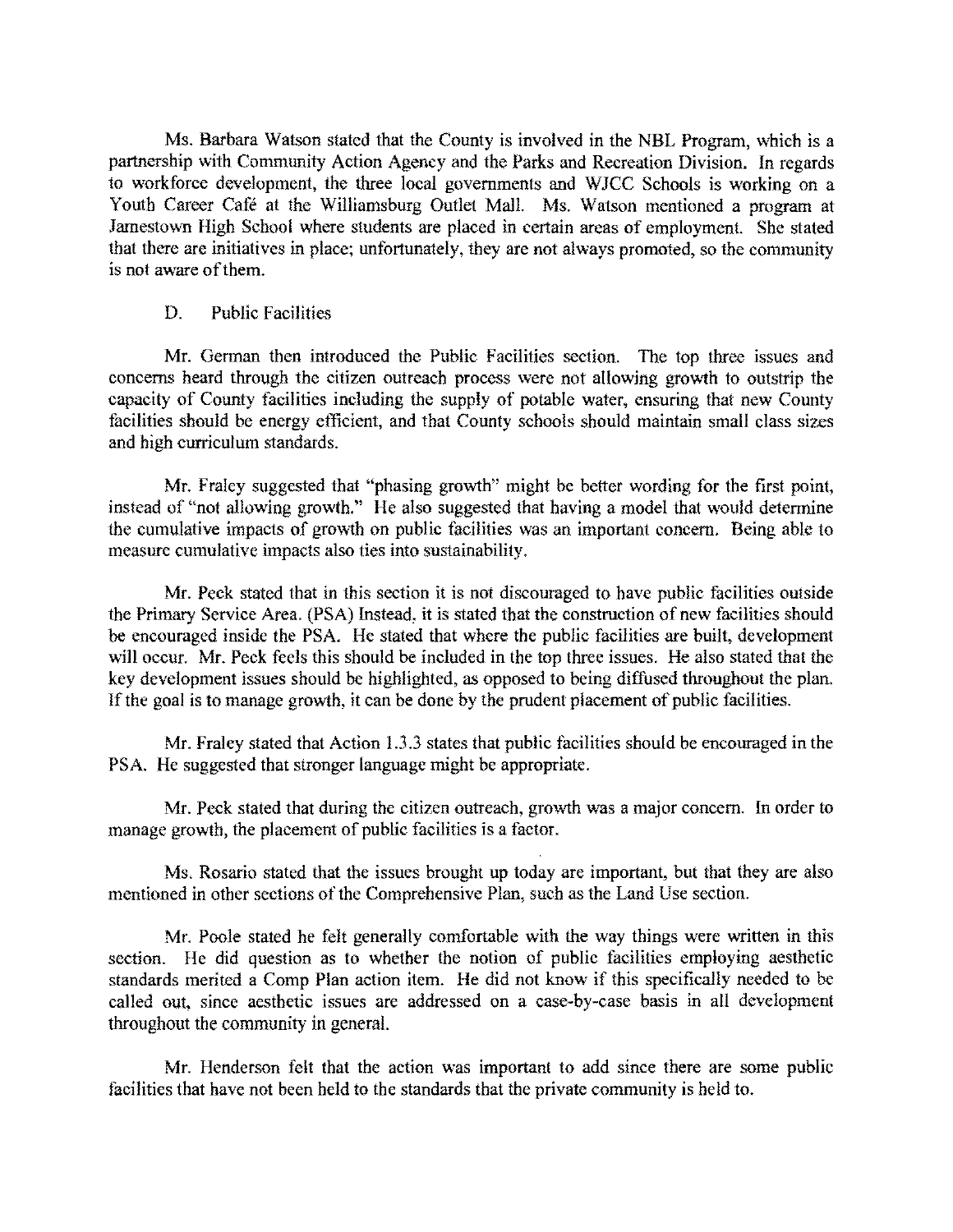Mr. German offered that the idea of including the aesthetics action is that it will have been forwarded as a conceptual idea, and be kept in mind when designing and building County facilities.

Mr. Poole agreed that the aesthetics action had value. He then pointed out the positive citizen comments concerning the public schools.

Mr. Henderson then questioned the County Complex and whether **it** meets the needs of a growing community. He felt that it is geographically disadvantaged because it is located in the southeastern portion of the County, and the population is moving more towards the north and west. He suggested that in the future it might be wise to have a complex that is morc centrally located.

Mr. Poole stated that this issue has been discussed during earlier Comprehensive Plan updates.

Ms. Rosario commented that there has been a substantial investment in facilities at the County Complex over the years.

Mr. Peck had a comment on Action 1.1.5.5. He questioned the requirement that plans should contain commentaries and analysis that are linked to the Comprehensive Plan and the County's land use policy. He referred to facilities that were built outside the PSA that did not have such commentaries or analysis. Mr. Peck feels that these requirements need to be enforced or they need to be removed from the goals, strategies and objectives. He suggested that maybe the Commission needs to issue consistency statements on projects to make sure they are compatible with the Comprehensive Plan.

Mr. Krapf stated that all of the goals, strategies and actions are listed in an implementation schedule which will be discussed later. There is also a proposal that would require a periodic reporting as to the status of the implementation phase.

Mr. Peck discussed the map that was provided by Mr. Larry Foster of the James City· Service Authority (JCSA) that showed the development of major subdivisions and community well facilities outside of the PSA. He recommended adding this map to the public facilities section of the Comprehensive Plan. He also mentioned several things he felt were issues. These included policies on community wells and how the *lCSA* subsidizes a lot of the community wells outside the PSA, which Mr. Peck felt is bad public policy. He asked whether two developments outside the PSA, Westport and Liberty Ridge, would be interconnected with each other, or connected to the existing public water system.

Mr. Foster answered that this was not the case. He stated that under current land use policies, their systems will be designed to have their own internal fire protection and provide water to the two developments, and that there is no plan to have them connect to the public water system. He also indicated that there has been no approval of a plan to build one facility to serve both developments, or to otherwise connect the two community wells to each other.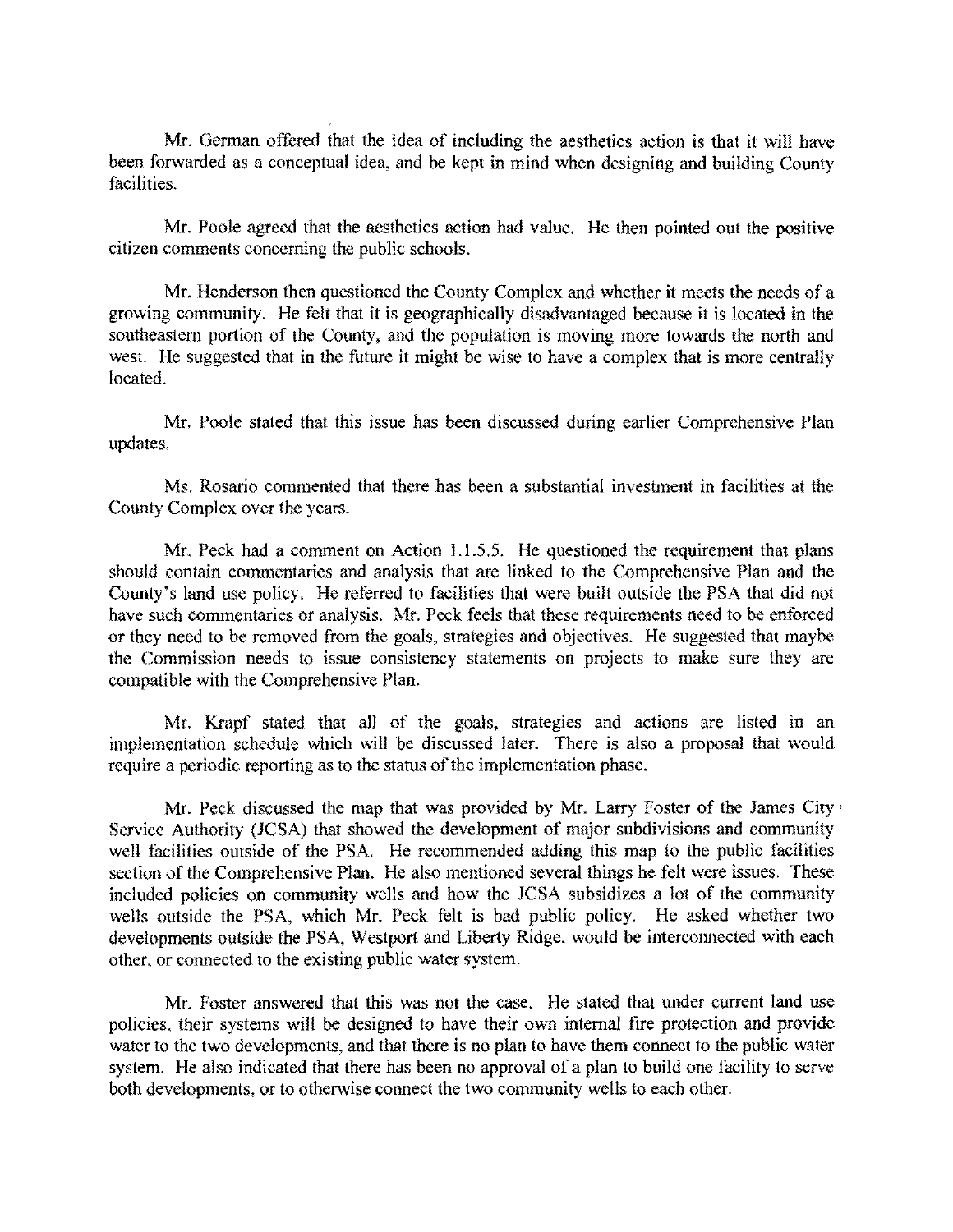Mr. Peck asked about the County's permit with the Department of Environmental Quality, and wondered if the possibility existed that, when the permit was up for renewal, that the amount of water allowable for withdrawal from the aquifer might be reduced.

Mr. Foster answered that there are no guarantees that the permit will be renewed at the same level. DEQ is in the process of reviewing all of the underground water permits and regulations. He stated that it will probably be a two-to-three year process.

Mr. Peck asked if the DEQ allowed for the mining of water.

Mr. Foster answered that the JCSA is mining water every day. He would guess that the aquifers are probably not recharging as quickly as they are being drawn down.

Mr. Peck asked whether there should be a policy in place that opposes these smaller permits so that the JCSA's ability to withdraw the amount of water it needs to serve the public water system would have a lesser chance of being affected.

Mr. Foster found this to be a good question. The County requires major developments of six lots or more to have their own central well system. It would seem to him to be double jeopardy to require a property owner to have a well system, and then have the JCSA oppose the granting of the permit needed to operate that well system. Mr. Foster stated that the Board of Directors has never discussed this particular issue.

Mr. Peck asked about capital projects, being that revenues are down since new home sales have declined.

Me. Foster stated that it can be looked at in two different ways. Since development has slowed down, revenues are down, but because new connections have been declining, the need for capital improvements has also slowed down. He stated that the JCSA is looking to balance their capital improvements projects until the economic situation improves.

Mr. Henderson stated that the County's water problems have been more of an irrigation problem than a drinking water problem. He asked what the County can do as a community to discourage the use of drinking water for irrigation purposes. He asked whether the use of shallow ground water wells for irrigation should be encouraged in legislative cases.

Mr. Foster stated that, unfortunately, there is no control over deep aquifer irrigation wells for by-right developments. He stated that in legislative cases, the developer (is encouraged to proffer or is required in the case of a Special use Permit) is required to have a water conservation agreement with the JCSA. The Board of Directors has established guidelines for these agreements. The installation and use of shallow ground water wells and limiting the amount of turf on a site are examples of things that can be included in these agreements.

Mr. Henderson asked if the JCSA encourages those developments near natural water sources such as Gordon's Creek to utilize these sources for irrigation.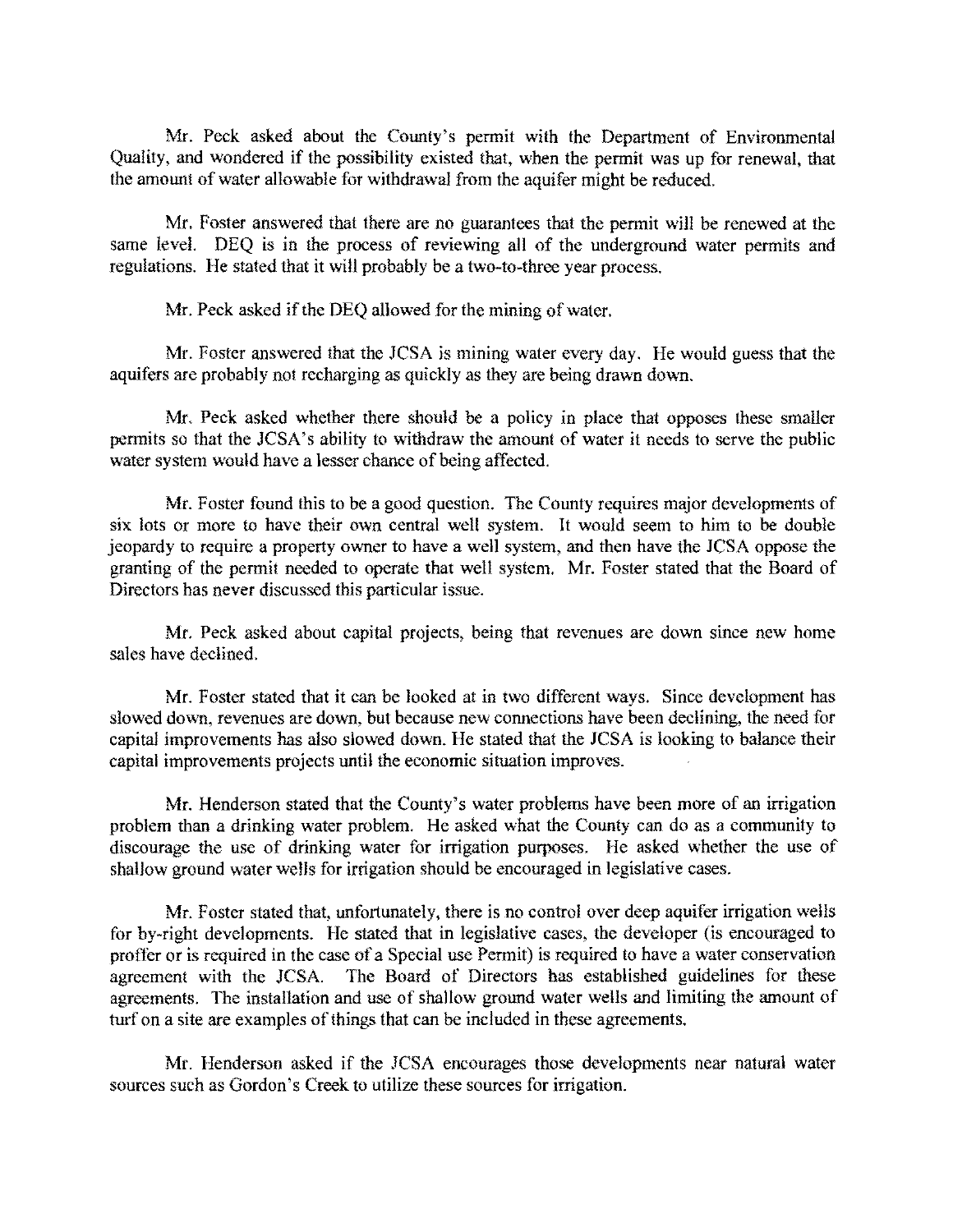Mr. Foster stated that every plan is reviewed and surface water is looked at for irrigation. Every development is unique, but the JCSA looks for every opportunity to utilize these types of resources.

Mr. Fraley had some questions about the sharing of central well systems and about developments near the PSA boundary. In the interest of time, he stated he would contact Mr. Foster directly and email the answers to the rest of the Commission.

Mr. Foster stated that the JCSA follows the land use rules and policies set by the Board of Supervisors, which also serves as the JCSA Board of Directors. The land use decisions guide whether developments may connect to the central system or not, when they straddle the PSA boundary line or are near it.

Mr. Billups asked for the positive and negative impacts of those developments that are adjacent to water and sewer lines. He was referring to factors that would determine whether these developments should be allowed to connect or nol.

# 3. DOCUMENT ORGANIZATION OVERVIEW DISCUSSION

Mr. Peck stated there was a lot of good information and data in the draft. He would like to see what is driving this update, analysis and trends. He gave the example that one of the main issues that came out of the citizen outreach was growth. This topic is not covered until page 154. Mr. Peck distributed a portion of Fairfax County's Comprehensive Plan. He noted how they summarized in the beginning of their plan, plus highlighted the main issues and policies. He showed where Fairfax County prioritizes their actions, and highlighted the top ten. Mr. Peck also distributed a map which showed a detailed version of the parks and recreation facilities. It showed location and size. He felt that there should be more charts and graphs with detail such as this.

Mr. Fraley wanted to make the comment that certain sections of the Comprehensive Plan are required by the *Code of Virginia.* This means that some sections could not he replaced by other sections. He stated there was an expectation to have the actions ranked from low to high priority. After discussions that staff had with the City of Roanoke, it was decided that the implementation schedule with time frames inherently reflected priorities. Mr. Fraley also suggested an executive summary. He stated there are many jurisdictions that conduct monitoring and updating once the plan is adopted. This is based on the understanding that it is an evolving document, that as things and circumstances changes, the plan may change as well. Mr. Fraley also made the point that it is important to keep the citizens engaged. He also thought that the vision statement needed to be streamlined and more concise. Mr. Fraley believed if the commitment to sustainability is there as is stated in the vision statement, a sustainability policy and a check list is needed. He expressed his concerns that each section read as a standalone piece and a belief that there needs to be language that brings the entire document together. Mr. Fraley believes there are two things that drive the Comprehensive Plan: vision and community input. He felt that the three top issues--growth, housing, and economic development--should be summarized in the beginning as focal points.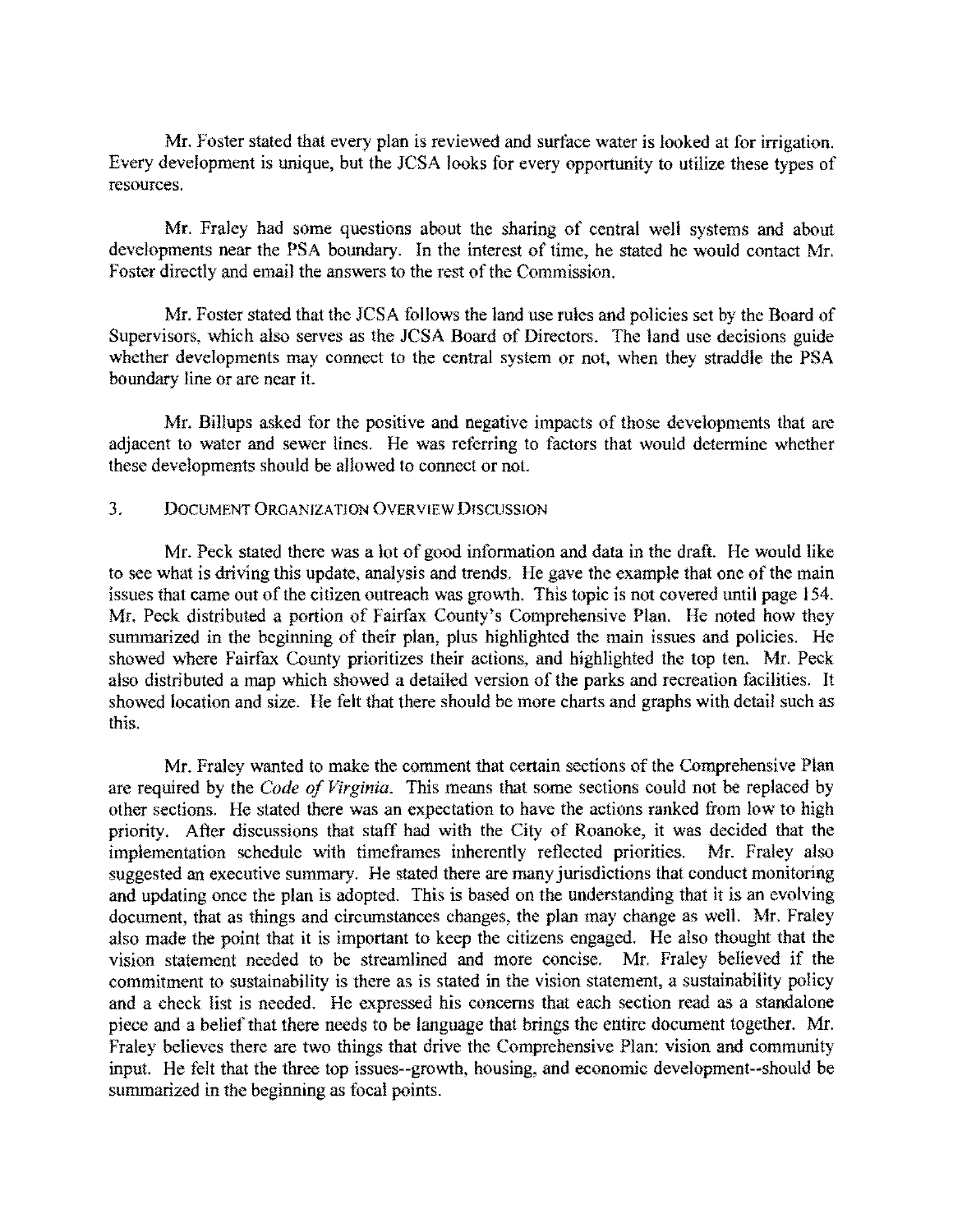Me. Fraley mentioned the memorandum that was addressed to the Board of Supervisors and Planning Commission concerning senior staff's issues on the draft plan. He stated that the *Code of Virginia* states that the responsibility of the Comprehensive Plan falls to the Planning Commission. He stated the County Administrator has asked staff to review some goals, strategies, and actions for further review.

Mr. Krapf stated that is why it is important to have the joint work session with the Board of Supervisors on July 28, 2009. While the production of the Comprehensive Plan is the responsibility of the Planning Commission, it is important to acknowledge that the Board of Supervisors adopts the Plan.

Mr. Peck expressed his concerns ahout the work session heing scheduled too soon. He would like more time to review the draft plan.

Mr. Fraley stated he was concerned because the Commission was not in agreement yet about the draft plan.

Mr. Hicks stated that the County Administrator's concerns are to frame the laws and some of the processes he is bound to make sure are in place. There is consensus to work with the Commission and the Board of Supervisors eooperatively to work through some issues that are sensitive. There will still he options to be creative and innovative in how communication needs to take place. Mr. Hieks feels that the joint work session is an opportunity for both groups and staff to decide how to accomplish this update together. It will be a good time to realize what restrictions that the Board of Supervisors and the County Administrator may have on the implementation schedule.

Mr. Murphy felt like it would be an opportunity for the Commission to receive some valuable input from the Board of Supervisors. He was unsure what the Board of Supervisor's reaction was to the County Administrator's memo. This mayor may not be discussed.

Mr. Krapf thought it would be beneficial to get input early on from the Board of Supervisors, especially for items that the Commission is considering but have not come to an agreement about.

Mr. Murphy stated he thought it would be a good opportunity for the both groups to focus and highlight particular goals and strategies. The idca of prioritizing items in the Comprehensive Plan is good discussion for the Commission to have with the Board of Supervisors. He believes this will be a conceptual discussion and be very valuable to the Commission and staff. Mr. Murphy did not feel that there would be a point by point discussion but a very general discussion.

Mr. Fraley stated it would helpful to know what was on the agenda and what will be discussed.

Mr. Krapf stated he would circulate some general concepts and then consult with staff.